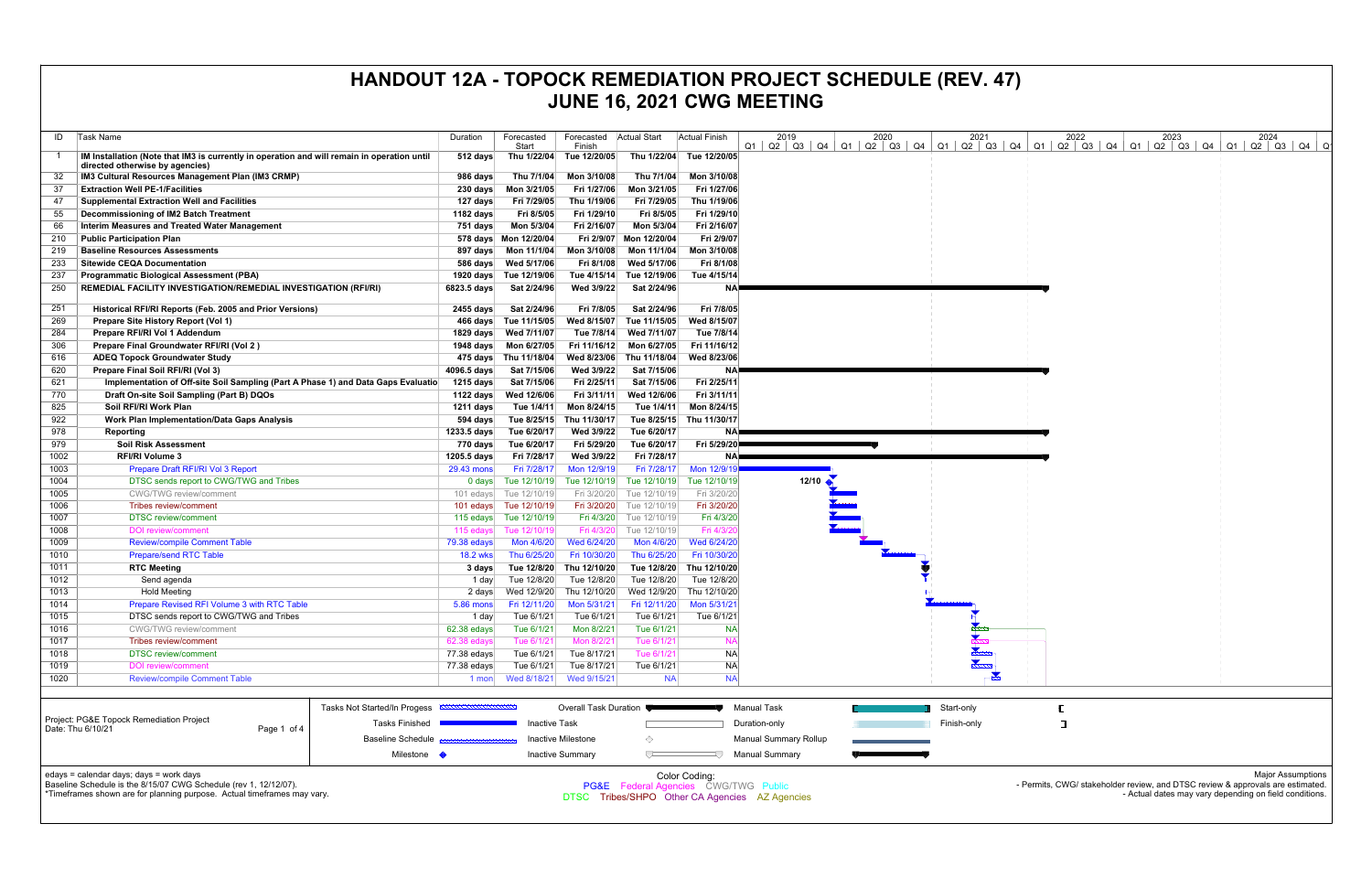| ID   | <b>Task Name</b>                                                                                                                   |                                                                    | Duration                                              | Forecasted<br>Start      | Forecasted<br>Finish     | Actual Start             | Actual Finish            | 2019<br>Q1<br>$Q2 \mid Q3 \mid$ | 2020<br>$Q4$   Q1   Q2   Q3   Q4   Q1 | 2021<br>$Q2$ $Q3$ |
|------|------------------------------------------------------------------------------------------------------------------------------------|--------------------------------------------------------------------|-------------------------------------------------------|--------------------------|--------------------------|--------------------------|--------------------------|---------------------------------|---------------------------------------|-------------------|
| 1021 | Comment clarification meeting (date shown is a placeholder only)                                                                   |                                                                    | 0 days                                                | Tue 8/31/21              | Tue 8/31/21              | <b>NA</b>                | <b>NA</b>                |                                 |                                       | 8/3               |
| 1022 | Prepare/send RTC Table (date to be verified after receipt of comments)                                                             |                                                                    | 2 mons                                                | Wed 9/1/21               | Thu 10/28/21             | <b>NA</b>                | <b>NA</b>                |                                 |                                       |                   |
| 1023 | <b>RTC Meeting</b>                                                                                                                 |                                                                    | 10 days                                               | Thu 11/11/21             | Thu 11/25/21             | <b>NA</b>                | <b>NA</b>                |                                 |                                       |                   |
| 1024 | Send agenda (2 wks prior to meeting)                                                                                               |                                                                    | $0$ days                                              | Thu 11/11/21             | Thu 11/11/21             | <b>NA</b>                | <b>NA</b>                |                                 |                                       | 11/11             |
| 1025 | <b>Hold Meeting</b>                                                                                                                |                                                                    | $0$ days                                              | Thu 11/25/21             | Thu 11/25/21             | <b>NA</b>                | <b>NA</b>                |                                 |                                       | 11/25             |
| 1026 | Finalize report (place holder only, nature and duration of task to be verified after R                                             |                                                                    | 2.5 mons                                              | Fri 11/26/21             | Tue 2/8/22               | <b>NA</b>                | <b>NA</b>                |                                 |                                       |                   |
| 1027 | <b>DTSC</b> review/approve                                                                                                         |                                                                    | 1 mon                                                 | Tue 2/8/22               | Wed 3/9/22               | <b>NA</b>                | <b>NA</b>                |                                 |                                       |                   |
| 1028 | <b>DOI</b> review/approve                                                                                                          |                                                                    | 1 mon                                                 | Tue 2/8/22               | Wed 3/9/22               | <b>NA</b>                | <b>NA</b>                |                                 |                                       |                   |
| 1029 | <b>GROUNDWATER CORRECTIVE MEASURES/REMEDIAL ALTERNATIVE DEVELOPMENT</b>                                                            |                                                                    | 2835 days                                             |                          | Mon 3/29/04 Wed 12/31/14 |                          | Mon 3/29/04 Wed 12/31/14 |                                 |                                       |                   |
| 1177 | <b>CORRECTIVE MEASURE STUDY/FEASIBILITY STUDY (CMS/FS) AND RISK ASSESSMEN</b>                                                      |                                                                    |                                                       | 5355.5 days Mon 12/16/02 |                          | Mon 5/15/23 Mon 12/16/02 | <b>NA</b>                |                                 |                                       |                   |
| 1178 | <b>CMS Work Plan</b>                                                                                                               |                                                                    |                                                       | 1465 days Mon 12/16/02   |                          | Tue 6/24/08 Mon 12/16/02 | Tue 6/24/08              |                                 |                                       |                   |
| 1197 | <b>Risk Evaluation - Scoping and CSM</b>                                                                                           |                                                                    | $2326$ days                                           | Tue 10/31/06             | Tue 9/15/15              | Tue 10/31/06             | Tue 9/15/15              |                                 |                                       |                   |
| 1281 | <b>CMS/FS Report</b>                                                                                                               |                                                                    | 3852.5 days                                           | Mon 8/18/08              | Mon 5/15/23              | Mon 8/18/08              | ΝA                       |                                 |                                       |                   |
| 1282 | Groundwater                                                                                                                        |                                                                    |                                                       |                          | Fri 12/18/09             | Mon 8/18/08              | Fri 12/18/09             |                                 |                                       |                   |
| 1341 |                                                                                                                                    |                                                                    | 350 days                                              | Mon 8/18/08              |                          |                          |                          |                                 |                                       |                   |
|      | Soil CMS/FS (duration to be verified after completion of RFI/RI)                                                                   |                                                                    | 308 days                                              | Wed 3/9/22               | Mon 5/15/23              | <b>NA</b>                | <b>NA</b>                |                                 |                                       |                   |
| 1342 | <b>Prepare Draft Soil CMS/FS Report</b>                                                                                            |                                                                    | 151 days                                              | Wed 3/9/22               | Thu 10/6/22              | <b>NA</b>                | <b>NA</b>                |                                 |                                       |                   |
| 1343 | <b>Prepare Discussion Draft Soil CMS/FS Report</b>                                                                                 |                                                                    | 4 mons                                                | Wed 3/9/22               | Tue 7/5/22               | <b>NA</b>                | <b>NA</b>                |                                 |                                       |                   |
| 1344 | <b>PG&amp;E outreach with Tribes</b>                                                                                               |                                                                    | 1 mon                                                 | Tue 7/5/22               | Wed 8/3/22               | <b>NA</b>                | <b>NA</b>                |                                 |                                       |                   |
| 1345 | <b>PG&amp;E submits Draft Soil CMS/FS</b>                                                                                          |                                                                    | 2 wks                                                 | Wed 8/3/22               | Wed 8/17/22              | <b>NA</b>                | <b>NA</b>                |                                 |                                       |                   |
| 1346 | DTSC send Draft Soil CMS/FS to CWG/TWG                                                                                             |                                                                    | 0 days                                                | Wed 8/17/22              | Wed 8/17/22              | <b>NA</b>                | <b>NA</b>                |                                 |                                       |                   |
| 1347 | <b>BLM</b> sends package to Tribes for Consultation                                                                                |                                                                    | 3 days                                                | Wed 8/17/22              | Mon 8/22/22              | <b>NA</b>                | <b>NA</b>                |                                 |                                       |                   |
| 1348 | <b>DTSC review and comment</b>                                                                                                     |                                                                    | 49 edays                                              | Thu 8/18/22              | Thu 10/6/22              | <b>NA</b>                | <b>NA</b>                |                                 |                                       |                   |
| 1349 | <b>DOI review and comment</b>                                                                                                      |                                                                    | 49 edays                                              | Thu 8/18/22              | Thu 10/6/22              | <b>NA</b>                | <b>NA</b>                |                                 |                                       |                   |
| 1350 | CWG/TWG review and comment                                                                                                         |                                                                    | 35 edays                                              | Thu 8/18/22              | Thu 9/22/22              | <b>NA</b>                | <b>NA</b>                |                                 |                                       |                   |
| 1351 | <b>Tribal Consultation</b>                                                                                                         |                                                                    | 32 edays                                              | Tue 8/23/22              | Sat 9/24/22              | <b>NA</b>                | <b>NA</b>                |                                 |                                       |                   |
| 1352 | SHPO for information only                                                                                                          |                                                                    | 1 day                                                 | Mon 8/22/22              | Tue 8/23/22              | <b>NA</b>                | <b>NA</b>                |                                 |                                       |                   |
| 1353 | Response to Comments/Prepare Final Soil CMS/FS Report (duration to be<br>verified after receipt of comments)                       |                                                                    | 157 days                                              | Thu 10/6/22              | Mon 5/15/23              | <b>NA</b>                | <b>NA</b>                |                                 |                                       |                   |
| 1354 | <b>Review/compile Comment Table</b>                                                                                                |                                                                    | 1 mon                                                 | Thu 10/6/22              | Fri 11/4/22              | <b>NA</b>                | <b>NA</b>                |                                 |                                       |                   |
| 1355 | Comment clarification meeting                                                                                                      |                                                                    | $0 \text{ days}$                                      | Thu 10/13/22             | Thu 10/13/22             | <b>NA</b>                | <b>NA</b>                |                                 |                                       |                   |
| 1356 | <b>Prepare/send RTC Table</b>                                                                                                      |                                                                    | 2 mons                                                | Fri 11/4/22              | Tue 1/3/23               | <b>NA</b>                | <b>NA</b>                |                                 |                                       |                   |
| 1357 | <b>RTC Meeting</b>                                                                                                                 |                                                                    | 10 days                                               | Tue 1/3/23               | Tue 1/17/23              | <b>NA</b>                | <b>NA</b>                |                                 |                                       |                   |
| 1358 | Send agenda (2 wks prior to meeting)                                                                                               |                                                                    | 0 days                                                | Tue 1/3/23               | Tue 1/3/23               | <b>NA</b>                | <b>NA</b>                |                                 |                                       |                   |
| 1359 | <b>Hold Meeting</b>                                                                                                                |                                                                    | 0 days                                                | Tue 1/17/23              | Tue 1/17/23              | NA                       | <b>NA</b>                |                                 |                                       |                   |
| 1360 | <b>Prepare Final Soil CMS/FS Report</b>                                                                                            |                                                                    | 3 mons                                                | Tue 1/17/23              | Fri 4/14/23              | <b>NA</b>                | <b>NA</b>                |                                 |                                       |                   |
| 1361 | <b>DTSC review and concur</b>                                                                                                      |                                                                    | 1 mon                                                 | Fri 4/14/23              | Mon 5/15/23              | <b>NA</b>                | <b>NA</b>                |                                 |                                       |                   |
| 1362 | <b>DOI</b> review and concur                                                                                                       |                                                                    | 1 mon                                                 | Fri 4/14/23              | Mon 5/15/23              | <b>NA</b>                | <b>NA</b>                |                                 |                                       |                   |
| 1363 | CEQA Evaluation (Place Holder Item only. Details including duration will be provided after the<br>prior steps are better defined)) |                                                                    | 3 mons                                                | Mon 5/15/23              | Thu 8/10/23              | <b>NA</b>                | <b>NA</b>                |                                 |                                       |                   |
| 1364 | <b>STATEMENT OF BASIS</b>                                                                                                          |                                                                    | 3614.5 days                                           |                          | Mon 1/4/10 Wed 11/1/23   | Mon 1/4/10               |                          | <b>NA</b>                       |                                       |                   |
| 1365 | Groundwater                                                                                                                        |                                                                    | 284 days                                              | Mon 1/4/10               | Mon 1/31/11              | Mon 1/4/10               | Mon 1/31/11              |                                 |                                       |                   |
| 1372 | Soil                                                                                                                               |                                                                    | 121 days                                              | Tue 5/16/23              | Wed 11/1/23              | <b>NA</b>                | ΝA                       |                                 |                                       |                   |
| 1373 | Prepare fact sheet for proposed remedy                                                                                             |                                                                    | 1 mon                                                 | Tue 5/16/23              | Wed 6/14/23              | <b>NA</b>                | <b>NA</b>                |                                 |                                       |                   |
| 1374 | Prepare public notice package/Statement of Basis                                                                                   |                                                                    | 2 mons                                                | Mon 5/22/23              | Wed 7/19/23              | <b>NA</b>                | <b>NA</b>                |                                 |                                       |                   |
| 1375 | <b>Public Notice/Comment Period</b>                                                                                                |                                                                    | 46 edays                                              | Thu 7/20/23              | Mon 9/4/23               | <b>NA</b>                | <b>NA</b>                |                                 |                                       |                   |
|      |                                                                                                                                    |                                                                    | Tasks Not Started/In Progess<br>Overall Task Duration |                          |                          |                          |                          | <b>Manual Task</b>              |                                       | Start-only        |
|      | Project: PG&E Topock Remediation Project                                                                                           | <b>Tasks Finished</b>                                              |                                                       | <b>Inactive Task</b>     |                          |                          |                          | Duration-only                   |                                       | Finish-only       |
|      | Date: Thu 6/10/21                                                                                                                  | Page 2 of 4<br><b>Baseline Schedule</b><br>Inactive Milestone<br>♦ |                                                       |                          |                          |                          | Manual Summary Rollup    |                                 |                                       |                   |
|      |                                                                                                                                    | Milestone $\blacklozenge$                                          |                                                       |                          | <b>Inactive Summary</b>  | ᅮ                        |                          | <b>Manual Summary</b>           |                                       |                   |

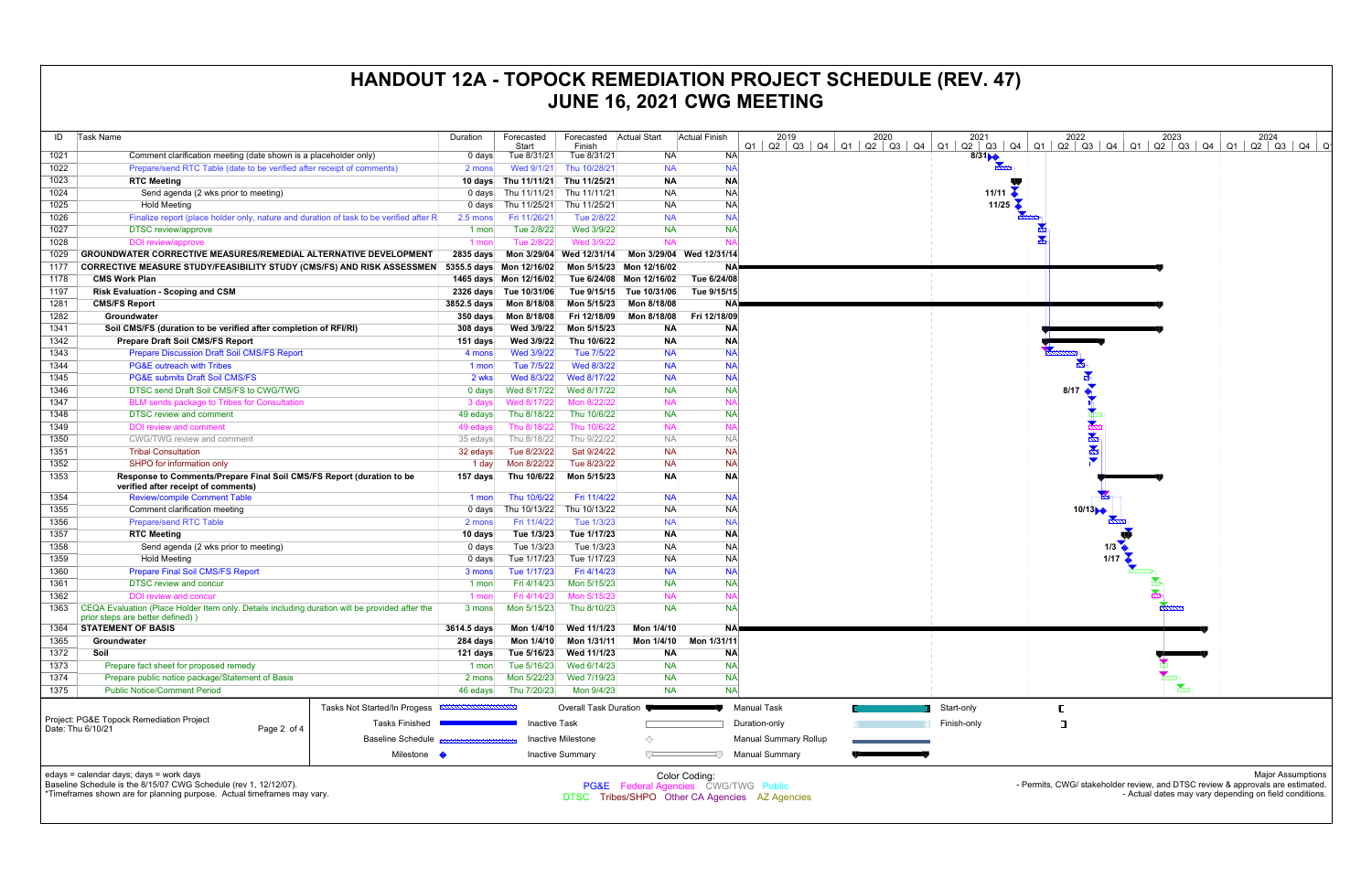| ID           | <b>Task Name</b>                                                                             |                                                              | Duration      | Forecasted             | Forecasted                | <b>Actual Start</b>    | <b>Actual Finish</b> | 2019                                                                 | 2020                | 2021               |
|--------------|----------------------------------------------------------------------------------------------|--------------------------------------------------------------|---------------|------------------------|---------------------------|------------------------|----------------------|----------------------------------------------------------------------|---------------------|--------------------|
| 1376         |                                                                                              |                                                              |               | Start                  | Finish                    |                        |                      | $Q1$   $Q2$   $Q3$   $Q4$   $Q1$   $Q2$   $Q3$   $Q4$  <br><b>NA</b> |                     | $Q1$ $Q2$ $Q3$ $ $ |
|              | <b>Public Hearing</b>                                                                        |                                                              | 15 edays      | Wed 8/2/23             | Thu 8/17/23               | <b>NA</b>              |                      |                                                                      |                     |                    |
| 1377         | <b>Prepare Responsiveness Summary</b>                                                        |                                                              | 2 mons        | Mon 9/4/23             | Wed 11/1/23               | <b>NA</b>              |                      | <b>NA</b>                                                            |                     |                    |
| 1378<br>1379 | <b>DTSC</b> adopts final remedy                                                              |                                                              | $0$ days      | Wed 11/1/23            | Wed 11/1/23               | <b>NA</b>              |                      | <b>NA</b>                                                            |                     |                    |
|              | <b>RECORD OF DECISION</b>                                                                    |                                                              | 3720.5 days   | Fri 12/18/09           | Wed 3/13/24               | Fri 12/18/09           |                      | <b>NA</b>                                                            |                     |                    |
| 1380         | Groundwater                                                                                  |                                                              | 288 days      | Fri 12/18/09           | Thu 1/20/11               | Fri 12/18/09           | Thu 1/20/11          |                                                                      |                     |                    |
| 1391         | Soil                                                                                         |                                                              | 217 days      | Mon 5/15/23            | Wed 3/13/24               | <b>NA</b><br><b>NA</b> |                      | <b>NA</b><br><b>NA</b>                                               |                     |                    |
| 1392         | <b>Develop Proposed Plan</b>                                                                 |                                                              | 60 edays      | Mon 5/15/23            | Fri 7/14/23               |                        |                      |                                                                      |                     |                    |
| 1393         | <b>Prepare factsheet</b>                                                                     |                                                              | 60 edays      | Mon 5/15/23            | Fri 7/14/23               | <b>NA</b>              |                      | <b>NA</b>                                                            |                     |                    |
| 1394         | <b>Tribal Consultation</b>                                                                   |                                                              | 60 edays      | Mon 7/17/23            | Fri 9/15/23               | <b>NA</b>              |                      | <b>NA</b>                                                            |                     |                    |
| 1395         | <b>Public Review and Comment</b>                                                             |                                                              | 45 edays      | Mon 7/17/23            | Thu 8/31/23               | <b>NA</b>              |                      | <b>NA</b>                                                            |                     |                    |
| 1396         | <b>CWG Review and Comment</b>                                                                |                                                              | 45 edays      | Mon 7/17/23            | Thu 8/31/23               | <b>NA</b>              |                      | <b>NA</b>                                                            |                     |                    |
| 1397         | <b>PG&amp;E Review and Comment</b>                                                           |                                                              | 45 edays      | Mon 7/17/23            | Thu 8/31/23               | <b>NA</b>              |                      | <b>NA</b>                                                            |                     |                    |
| 1398         | <b>Prepare ROD and Responsiveness Summary</b>                                                |                                                              | 119 edays     | Fri 9/15/23            | Fri 1/12/24               | <b>NA</b>              |                      | <b>NA</b>                                                            |                     |                    |
| 1399         | <b>DOI Approval Process</b>                                                                  |                                                              | 60 edays      | Fri 1/12/24            | Tue 3/12/24               | <b>NA</b>              |                      | <b>NA</b>                                                            |                     |                    |
| 1400         | <b>Issue Soil ROD</b>                                                                        |                                                              | 1 day         | Tue 3/12/24            | Wed 3/13/24               | <b>NA</b>              |                      | <b>NA</b>                                                            |                     |                    |
| 1401         | SOIL NON-TIME CRITICAL REMOVAL ACTION (NTCRA)                                                |                                                              | 998.9 days    | Tue 10/30/18           | Wed 8/24/22               | Tue 10/30/18           |                      | <b>NA</b>                                                            |                     |                    |
| 1402         | DOI's Approval Memorandum for an Engineering Evaluation/Cost Analysis (EE/CA)                |                                                              | $0$ days      | Tue 10/30/18           | Tue 10/30/18              | Tue 10/30/18           | Tue 10/30/1          |                                                                      |                     |                    |
| 1403         | <b>PG&amp;E Prepares Draft Soil EE/CA</b>                                                    |                                                              |               | 414 days  Wed 10/31/18 | Fri 5/29/20               | Wed 10/31/18           | Fri 5/29/20          |                                                                      |                     |                    |
| 1404         | <b>BLM</b> sends package to Tribes for Consultation                                          |                                                              | 0 days        | Wed 6/3/20             | Wed 6/3/20                | Wed 6/3/20             | Wed 6/3/20           |                                                                      | $6/3$ $\rightarrow$ |                    |
| 1405         | <b>Tribal Consultation</b>                                                                   |                                                              | 254.38 edays  | Wed 6/3/20             | Fri 2/12/21               | Wed 6/3/20             | Fri 2/12/21          |                                                                      |                     |                    |
| 1406         | <b>Public Review</b>                                                                         |                                                              | $63.38$ edays | Wed 6/3/20             | Wed 8/5/20                | Wed 6/3/20             | Wed 8/5/20           |                                                                      |                     |                    |
| 1407         | DOI responds to comments received on the Draft Soil EE/CA                                    |                                                              | 50 days       | Mon 2/15/21            | Fri 4/23/21               | Mon 2/15/21            | Fri 4/23/2           |                                                                      |                     |                    |
| 1408         | <b>DOI prepares Responsiveness Summary</b>                                                   |                                                              | 67.38 edays   | Mon 2/15/21            | Fri 4/23/21               | Mon 2/15/21            |                      | <b>NA</b>                                                            |                     |                    |
| 1409         | PG&E Finalizes EE/CA (duration to be verified after receipt of final RTC/direction from DOI) |                                                              | 30 edays      | Mon 2/15/21            | Wed 3/17/21               | <b>NA</b>              |                      | <b>NA</b>                                                            |                     |                    |
| 1410         | DOI prepares and approves Action Memorandum                                                  |                                                              | 2 mons        | Mon 2/15/21            | Tue 4/13/21               | <b>NA</b>              |                      | <b>NA</b>                                                            |                     |                    |
| 1411         | PG&E prepares Non-time Critical Removal (NTCRA) Work Plan                                    |                                                              | 4.5 mons      | Wed 4/14/21            | Tue 8/24/21               | <b>NA</b>              |                      | <b>NA</b>                                                            |                     |                    |
| 1412         | <b>Tribal Consultation</b>                                                                   |                                                              | 30 edays      | Tue 8/24/21            | Thu 9/23/21               | <b>NA</b>              |                      | <b>NA</b>                                                            |                     | $\frac{1}{2}$      |
| 1413         | <b>DTSC</b> review/comment                                                                   |                                                              | 30 edays      | Tue 8/24/21            | Thu 9/23/21               | <b>NA</b>              |                      | <b>NA</b>                                                            |                     |                    |
| 1414         | PG&E addresses comments/finalizes NTCRA Work Plan                                            |                                                              | 2 mons        | Thu 9/23/21            | Mon 11/22/21              | <b>NA</b>              |                      | <b>NA</b>                                                            |                     |                    |
| 1415         | <b>DOI reviews/approves NTCRA Work Plan</b>                                                  |                                                              | 1.4 mons      | Mon 11/22/21           | Fri 12/31/21              | <b>NA</b>              |                      | <b>NA</b>                                                            |                     |                    |
| 1416         | <b>PG&amp;E</b> contracting                                                                  |                                                              | 3 mons        | Fri 12/31/21           | Wed 3/30/22               | <b>NA</b>              |                      | <b>NA</b>                                                            |                     |                    |
| 1417         | PG&E implements NTCRA Work Plan (duration to be verified after approval of work plan)        |                                                              | 5 mons        | Wed 3/30/22            | Wed 8/24/22               | <b>NA</b>              |                      | <b>NA</b>                                                            |                     |                    |
| 1418         | Section 106 Programmatic Agreement (PA)                                                      |                                                              | 1858 days     | Fri 10/10/08           | Wed 11/18/15              | Fri 10/10/08           |                      | <b>NA</b>                                                            |                     |                    |
| 1451         | <b>EIR DOCUMENTATION</b>                                                                     |                                                              | 1449 days     | Thu 9/1/05             | Wed 3/2/11                | Thu 9/1/05             | Wed 3/2/11           |                                                                      |                     |                    |
| 1524         | <b>DESIGN, PERMITTING, AND CONSTRUCTION OF GROUNDWATER REMEDY</b>                            |                                                              | 1889 days     | Mon 1/31/11            | Tue 4/24/18               | Mon 1/31/11            | Tue 4/24/18          |                                                                      |                     |                    |
| 1525         | Corrective Measure Implementation/Remedial Design (CMI/RD) Workplan                          |                                                              | 199 days      | Mon 1/31/11            | Thu 11/3/11               | Mon 1/31/11            | Thu 11/3/11          |                                                                      |                     |                    |
| 1539         | Remedial Design (Preliminary, Intermediate, and Pre-Final/Final)                             |                                                              | 1723 days     | Tue 9/20/11            | Tue 4/24/18               | Tue 9/20/11            | Tue 4/24/18          |                                                                      |                     |                    |
| 1712         | <b>Community Outreach</b>                                                                    |                                                              | 1710 days     | Fri 10/7/11            | Tue 4/24/18               | Fri 10/7/11            | Tue 4/24/18          |                                                                      |                     |                    |
| 1722         | <b>Project Contracting</b>                                                                   |                                                              | 2.9 mons      | Wed 4/4/18             | Wed 6/27/18               | Wed 4/4/18             |                      | <b>NA</b>                                                            |                     |                    |
| 1723         | Construction (this is a preliminary construction schedule for planning purposes)             |                                                              | 1898.9 days   | <b>Wed 6/27/18</b>     | Thu 10/2/25               | Wed 6/27/18            |                      | NA)                                                                  |                     |                    |
| 1724         | <b>Pre-Construction</b>                                                                      |                                                              | 68 days       | Wed 6/27/18            | <b>Sun 9/30/18</b>        | Wed 6/27/18            | <b>Sun 9/30/18</b>   |                                                                      |                     |                    |
| 1731         | <b>Construction and Start-up Activities</b>                                                  |                                                              | 1829.9 days   | Tue 10/2/18            | Thu 10/2/25               | Tue 10/2/18            |                      | <b>NA</b>                                                            |                     |                    |
| 1732         | <b>Stakeholder Attending Construction Kick-Off Meeting at Site</b>                           |                                                              | 1 day         | Tue 10/2/18            | Tue 10/2/18               | Tue 10/2/18            | Tue 10/2/18          |                                                                      |                     |                    |
| 1733         | Stakeholder Attending Construction Kick-Off Meeting at Site                                  |                                                              | 1 day         | Tue 10/2/18            | Tue 10/2/18               | Tue 10/2/18            | Tue 10/2/18          |                                                                      |                     |                    |
|              |                                                                                              |                                                              |               |                        |                           |                        |                      |                                                                      |                     |                    |
|              |                                                                                              | Tasks Not Started/In Progess <b>ANALLA AND ACCORDINATION</b> |               |                        | Overall Task Duration     |                        |                      | <b>Manual Task</b>                                                   |                     | Start-only         |
|              | Project: PG&E Topock Remediation Project<br>Date: Thu 6/10/21<br>Page 3 of 4                 | <b>Tasks Finished</b>                                        |               | <b>Inactive Task</b>   |                           |                        |                      | Duration-only                                                        |                     | Finish-only        |
|              |                                                                                              | <b>Baseline Schedule</b>                                     |               |                        | <b>Inactive Milestone</b> | ◇                      |                      | <b>Manual Summary Rollup</b>                                         |                     |                    |
|              |                                                                                              | Milestone $\blacklozenge$                                    |               |                        | <b>Inactive Summary</b>   | ᅮ                      | ЦJ                   | <b>Manual Summary</b>                                                |                     |                    |
|              |                                                                                              |                                                              |               |                        |                           |                        |                      |                                                                      |                     |                    |
|              | edays = calendar days; days = work days                                                      |                                                              |               |                        |                           |                        | Color Coding:        |                                                                      |                     |                    |
|              | Baseline Schedule is the 8/15/07 CWG Schedule (rev 1, 12/12/07).                             |                                                              |               |                        |                           |                        |                      | PG&E Federal Agencies CWG/TWG Public                                 |                     |                    |
|              | *Timeframes shown are for planning purpose. Actual timeframes may vary.                      |                                                              |               |                        |                           |                        |                      | DTSC Tribes/SHPO Other CA Agencies AZ Agencies                       |                     |                    |